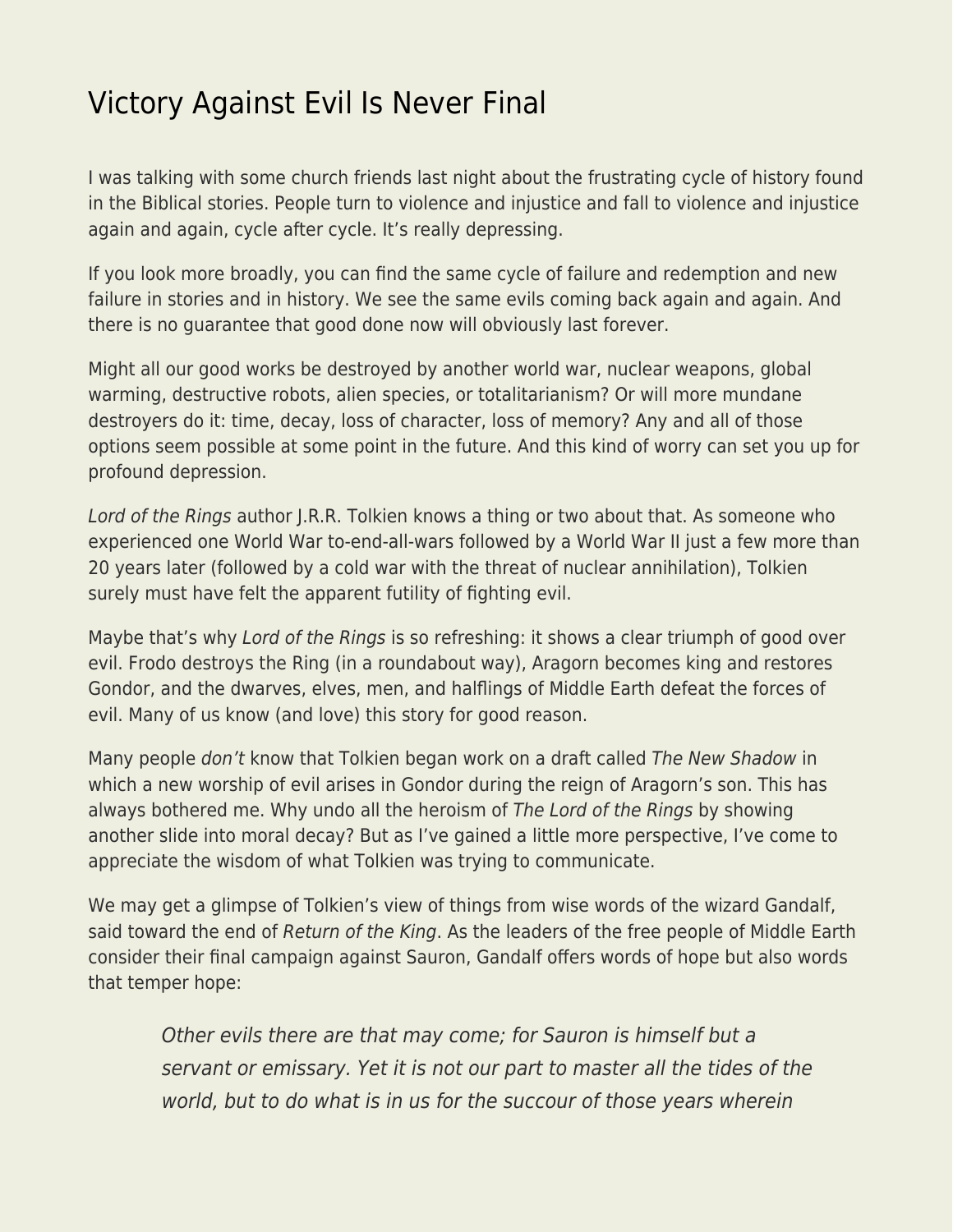we are set, uprooting the evil in the fields that we know, so that those who live after may have clean earth to till. What weather they shall have is not ours to rule.

For Gandalf, this battle will not rid the world of evil once and for all. It does not mean that no new evil will arise. But it does mean that one generation will have done its part to clean up the evil of the past and the present, and to pass on a better future to the next generation.

What if this is the best that can be hoped for?

If we agree with Gandalf and Tolkien, we have a responsibility to fight the evil that we can fight. But we don't have to let ourselves be consumed by worry about what that work might mean a hundred or a thousand years from now. That's not our task. We have a part to play, and it's to take on the evil that is right in front of us. Even if that evil will raise its head again 100 years or 1000 years or even 10 years from now, it's still worth fighting – because "there's some good in this world . . ., and it's worth fighting for."

This is a liberating thought.

You have to fight the evil of today, not the evil of all time. This is an enemy (which, even if still large) is defeatable. With any luck, your positive work now will mean a better world for you and those you love. And, though the next generation will have its own challenges in cultivating this world, they at least won't have to dig up the same roots.

Focus on the presence of good now, not the absence of evil for all time. Trust that existence will take care of itself like it always has. Every generation will have its chance to transcend and grow and fight for the good. You can help that process along, but ultimately they will do it without you just like you have had to do it without help from your ancestors.

The past has seen evil after evil, but it has also raised hero after hero. This is what human beings \*do\* for a living (among other things). Our work now can ensure that our children and grandchildren can take the fight against evil further and deeper than us – but it won't mean they won't have to fight.

**Intellectual credits**: Many, but special shout-out to Robert Jordan of The Wheel of Time for introducing me to the concept of the "pattern" of life "choosing" and "raising" heroes to restore balance.

P.S. I actually do think it's hypothetically possible to live in a world without evil (that's